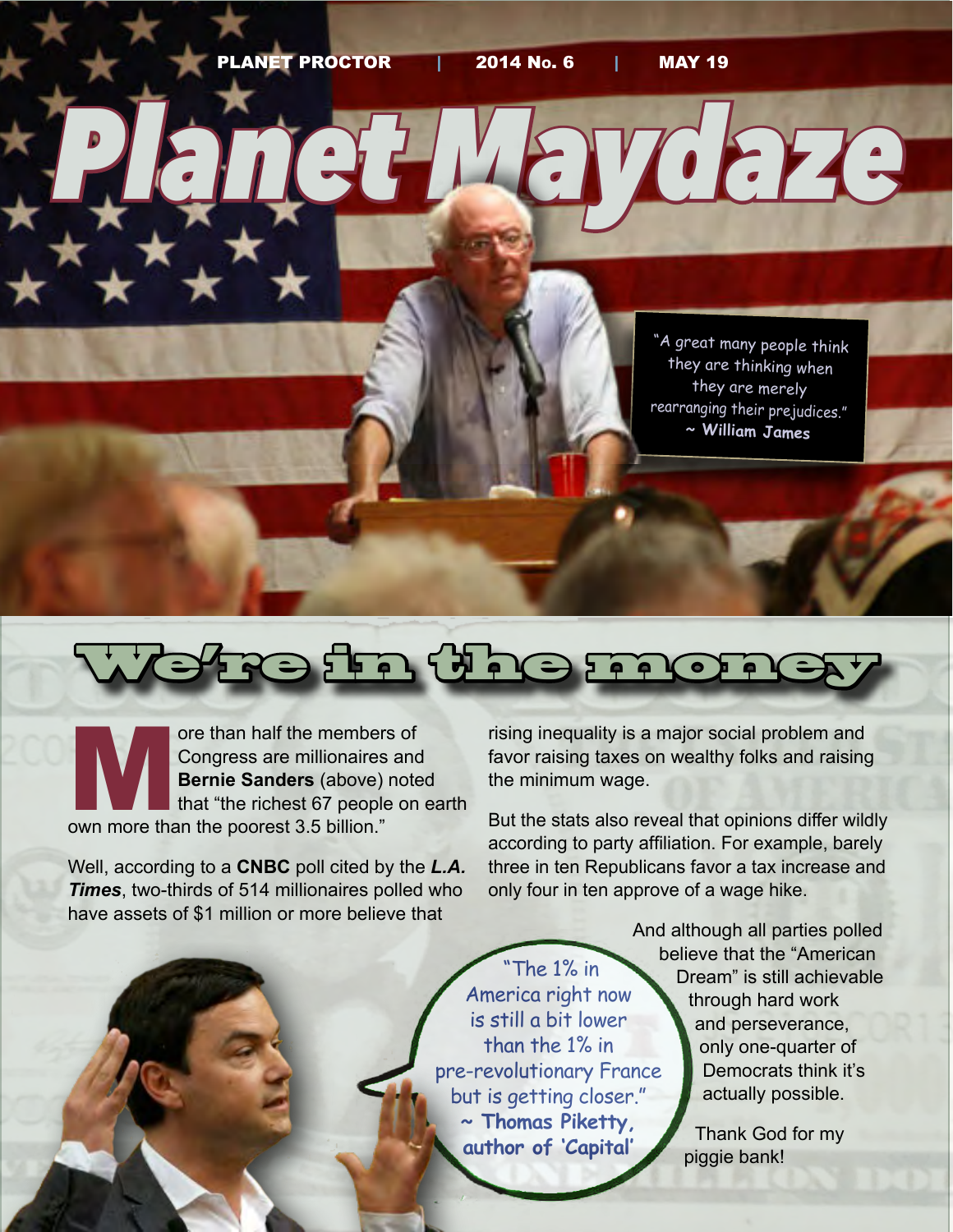## **TACKLE TIGKLE**

A guy calls home to his wife on a Thursday and says, "Honey, I've been asked to fly to Canada with my boss for fishing. We'll be gone for a long weekend, and we'll be staying at a lodge near a river. This is a good opportunity for me to get that promotion, so could you please pack enough clothes for a 3-day weekend?

"And also would you get out my rod and my tackle box from the attic? We're leaving at 4:30 p.m. from the office, and I'll swing by the house to pick up my things. Oh, and please pack my new blue silk pajamas and robe. I love you!"

The wife thinks this sounds a bit dicey, but, being the good wife, she does exactly what her husband asked; and following the long weekend he comes home a little tired, but, otherwise, looking good. The wife welcomes him home and asks if he caught many fish?

He answers, "Yes, lots of walleyes, some bass, and a few pike -- but why didn't you pack my silk pajamas and robe like I asked you?"

The wife replies: "I did, honey -- they're in your tackle box…"

A stolen smart phone is almost 30 times more valuable than a block of silver. **~ Phil's Phone-y Phacts**

#### BRAIN DRAIN

*Long ago you kissed the names of the muses goodbye And watched the quadratic equation pack its bag, And even now as you memorize the order of the planets, Something else is slipping away, a state flower perhaps, The address of an uncle, the capital of Paraguay… Whatever it is you are struggling to remember, It is not poised on the tip of your tongue Or even lurking in some obscure corner of your spleen. It has floated away down a dark mythological river Whose name begins with an L as far as you can recall… No wonder the moon in the window seems to have drifted* 

*Out of a love poem that you used to know by heart.*

Excerpted from *Forgetfulness* by **Billy Collins**

"Good afternoon. I enjoyed your company. So send for our costing some free souvenirs that you can send from your production. For example send us a USB flash drive t-shirt stickers, souvenirs, DVD, T-shirts, caps, autographs, pens oil free. To do this you need to show who sent pictures and other." **~ Russian Fan**

#### SCOTTISH GOLFING TIPS

- **1. Stand with back straight, knees bent**
- **2. Keep your feet shoulder-width apart**
- **3. Form a loose grip**
- **4. Keep your head down**
- **5. Avoid the water**
- **6. Try not to hit anyone**
- **7. If you are taking too long, let others go ahead**
- **8. Don't stand directly in front of others**
- **9. Quiet please...others are preparing**
- **10. Don't take extra strokes**
- **11. Now, flush the urinal and tee off.**

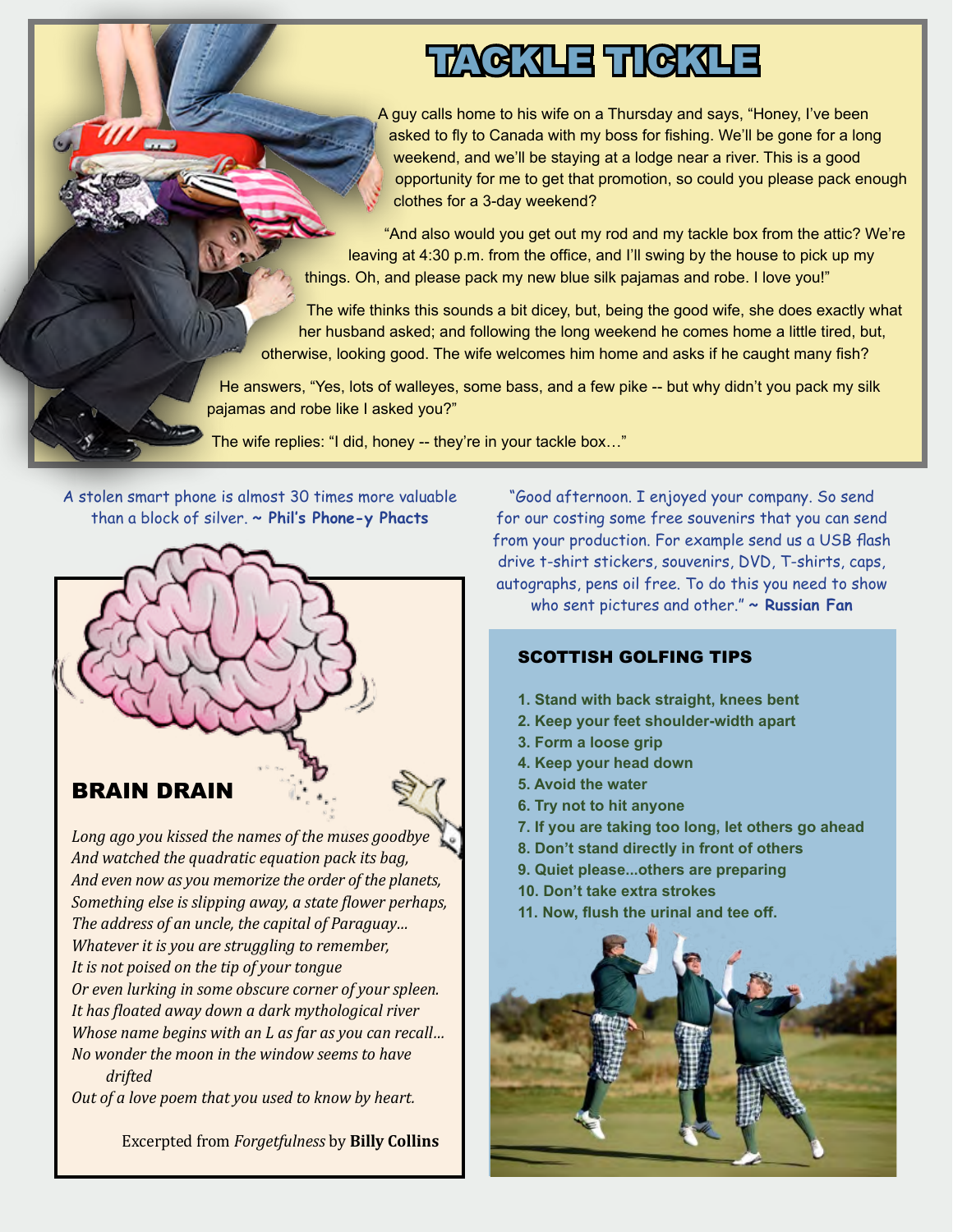"I put my mobile phone in airplane mode and it flew out of my hand." **~ World traveler Paul Ross**

#### LOST IN TRANSLATION

Murphy, a furniture dealer from Dublin, decided to expand the line of furniture in his store, so he decided to go to Paris to see what he could find.

#### THROUGHOUT THE 'PLANET,' CLICKING DARK RED TYPE OPENS A RELATED INTERNET LINK.

After arriving in Paris, he visited with some manufacturers and selected a line that he thought would sell well back home. To celebrate the new acquisition, he decided to visit a small bistro and have a glass of wine. As he sat enjoying his wine, he noticed that

the small place was quite crowded, and that the other chair at his table was the only vacant seat in the house.

Before long, a very beautiful young Parisian girl came to his table and asked him something in French (which Murphy could not understand). So he motioned to the vacant chair and invited her to sit down. He tried to speak to her in English, but she did not speak his language. After a couple of minutes of trying to communicate with her, he took a napkin and drew a picture of a wine glass and showed it to her. She nodded, so he ordered a glass of wine for her.

After sitting together at the table for a while, he took another napkin and drew a picture of a plate with food on it, and she nodded. They left the bistro and found a quiet cafe that featured a small group playing romantic music.

They ordered dinner, after which he took another napkin and drew a picture of a couple dancing. She nodded, and they got up to dance. They danced until the cafe closed and the band was packing up. Back at their table, the young lady took a napkin and drew a picture of a four-poster bed.

To this day, Murphy has no idea how she figured out he was in the furniture business.

"Life is like a play. It's not the length but the excellence of the acting that matters." **~ Seneca**

#### THAT'S FINE

The **Golden State Fence Company**, working to construct the US-Mexico Border Fence has been fined \$5 million for hiring illegal immigrants, cannily predicted by comedians such as **[GEORGE LOPEZ](http://www.georgelopez.com/home/home.html)**, who jokingly said, "They want to build a fence along the border to keep out Mexicans, but who's gonna build it? -- Mexicans!" [ **[NPR REPORT](http://www.npr.org/templates/story/story.php?storyId=6626823)** ]

The company will not only pay a fine, but two of its *Jeffes* will be cooling their heels in the slammer, leading an attorney for Golden State to declare that the country needs to adopt a more robust guest-worker program. *¡Diga eso a los Republicanos!* [ **[MORE FROM LAIST](http://laist.com/2006/12/15/firm_contracted_to_build_fence_on_usmexico_border_is_fined_for_hiring_illegal_workers.php) ]**

> "The only true currency is that of the spirit." **~ Ken Kesey**

#### TALK ABOUT A SPLINTER GROUP

A liberal Democratic woman from LA, who was a selfdeclared tree hugger, purchased a piece of timberland near **Colville, WA**. There was a large tree on one of the highest points in the tract, and since she wanted a good view of her land, she decided to climb the ancient redwood. As she neared the top she encountered a **Spotted Owl** that unexpectedly attacked her.

> In her haste to escape, the woman slid down the tree to the ground and got many splinters in her crotch. In considerable pain, she hurried to a local ER to see a doctor. She told him she was an environmentalist, a Democrat, and an anti-hunter and how she came to get all the splinters.

> > The doctor listened to her story with great patience and then told her to go wait in the examining room and he would see if he could help her. She waited three hours before the doctor reappeared.

> > > "What took you so long?" The angry woman demanded. He smiled and said, "Well, I had to get permits

**GEORGE LOPEZ**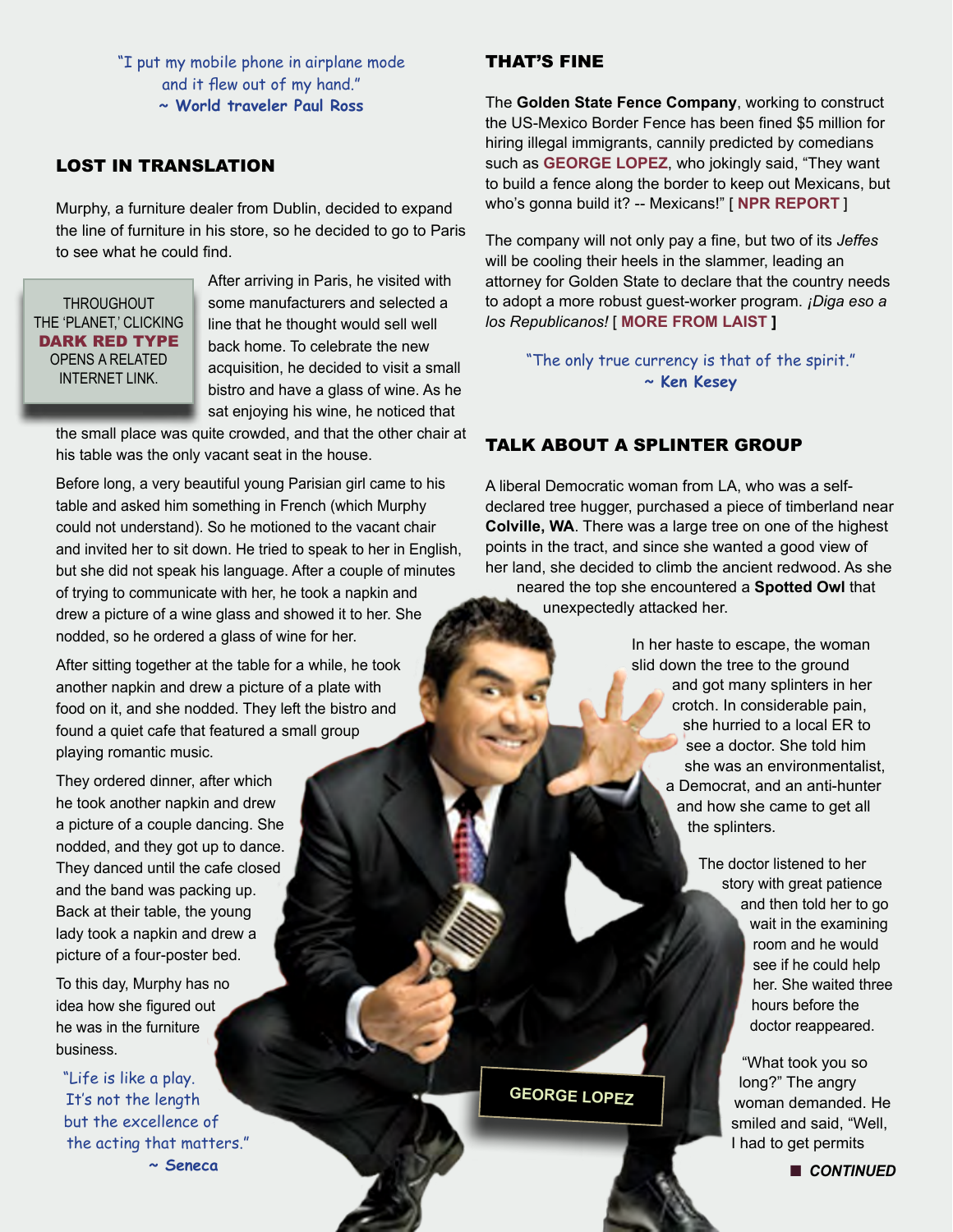from the **Environmental Protection Agency**, the **Forest Service**, and the **Bureau of Land Management** before I could remove old-growth timber from a recreational area so close to a waste treatment facility."

"I'm sorry, but because our conservative state doesn't subscribe to Obamacare, I have to turn you down."

"Big shots are only little shots who keep shooting." **~ Christopher Morley**, novelist



#### OH, WHAT A LUCKY MAN

**Frano Selak** (above), an 81-year old music teacher, called the world's luckiest man after surviving seven multiple train and plane crashes before winning £600,000 five years ago in the Croatian lottery, which included landing on a haystack when falling out of a blown-open airplane door, has decided to give away his fortune to celebrate his fifth marriage.

He sold his luxury private island retreat and resettled in his modest home in Petrinja, south of Zagreb, after he redistributed his fortune among his friends and family. **[VIDEO](https://www.youtube.com/watch?v=dZyUWLW7kEI)**

Frano used the last bit of his winnings for a hip replacement so he could enjoy life with his wife, and dedicated a shrine to the Virgin Mary as a tribute for his blessed life. **[MORE](http://www.telegraph.co.uk/news/newstopics/howaboutthat/7721985/Frano-Selak-worlds-luckiest-man-gives-away-his-lottery-fortune.html)**

"Lots of people want to ride with me in the limo, but what you want is someone who will take the bus with you when the limo breaks down." **~ Oprah Winfree**

#### CLASSIC COMMENTS

What happens when you play classical music for your baby?

**BACH**: Child talks Bach…

**LISZT**: Child speaks rapidly and extravagantly, (with a slight litszt) but never really says anything important.

**BRUCKNER**: Speaks very slowly and repeats himself frequently. Gains reputation for profundity.

**SCHOENBERG**: Never repeats a word until he's used all the other words in his vocabulary. Sometimes talks backwards. Eventually, people stop listening to him. Child blames them for their inability to understand him.

**IVES**: The child develops a remarkable ability to carry on several separate conversations at once.

**GLASS**: Tends to repeat himself over and over and over and over and over and over and over and over and over and over and over and over and over again.

**STRAVINSKY**: The child is prone to savage, guttural and profane outbursts that often lead to fighting and pandemonium in the preschool.

**WAGNER**: He becomes a megalomaniac. May eventually marry his sister.

**CAGE**: Child says nothing for 4 minutes, 33 seconds. (Preferred by 9 out of 10 classroom teachers.)

"Blues are the roots, and the other musics are the fruits. Without the roots, you have no fruits, so it's better keeping the roots alive..." **~** [WILLIE DIXON](http://en.wikipedia.org/wiki/Willie_Dixon)

#### GROIN UP

"I'm from a place where money was a problem A place where a chrome had to solve 'em. I'm from a place where when you walk out that door, You might not come back... Even the strap on my hip didn't make me relax. I'm from a place where Momma was always in a struggle

So when I was 11, I set out to hustle.

I'm from a place where Daddy was a goner, So when I came home, I felt like a loner"

(Thanks to former gangbanger Bruce)

"The things of the night cannot be explained in the day." **~ Ernest Hemmingway**

#### ALIENS, REGISTER NOW

At an early Mass held daily at Casa Santa Martha, Pope Francis' modest Vatican dwelling, he pontificated: "If tomorrow, for example, an expedition of Martians arrives, and some of them came to us, here ... Martians,